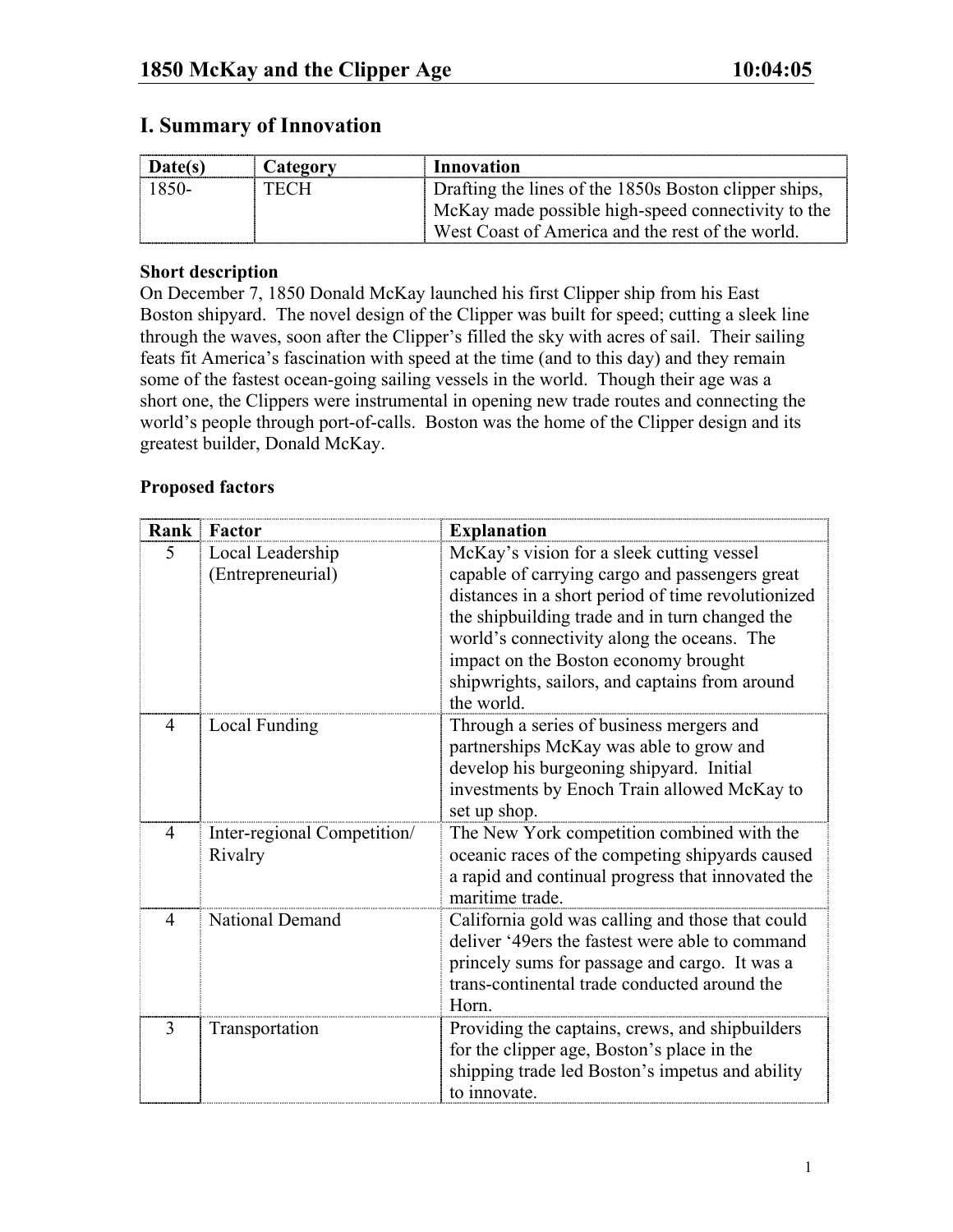| Immigration | McKay was an immigrant. His grandfather fled<br>America after the revolution to settle in a<br>Loyalist community in Nova Scotia. McKay<br>returned to America in order to pursue his craft<br>and his fortune- two things that, most likely,<br>would not have happened in Nova Scotia. |
|-------------|------------------------------------------------------------------------------------------------------------------------------------------------------------------------------------------------------------------------------------------------------------------------------------------|
|             | Additionally, the shipyards of East Boston<br>brought an influx of captains, sailors, stevedores,<br>and shipwrights from around the world.                                                                                                                                              |

# **II. Pertinent Background Info**

### *Gold and the Need for Speed*

Eureka! Gold had been found in the hills of California, the news had spread the world over, seemingly faster than the ships at the time could carry it; there was a fever. Gold Fever. People flocked for California by the thousands, seeking a new life and to strike it rich. Others saw an assured fortune in these fortune-seekers; these merchants understood that there was good money to be made in supplying the forty-niners. The once dreary port of San Francisco was now a bustling boomtown; consider that in the first four months of 1848 only four ships sailed from the East Coast for San Francisco, while in 1849, 774 cleared for the same destination (Evans 33). The problem was that the ships took on average 200 days to travel the 16,000 nautical mile journey around Cape Horn and up to San Francisco. An enterprising young shipwright established in East Boston was itching to make waves; Donald McKay changed the world of shipbuilding with the launch of the *Stag Hound* in 1850.

#### *Dawn of the Clipper*

The Boston clipper's design came from the brackish gliding vessels of the Chesapeake Bay. These Baltimore clippers brought knife-edged styling together with a skimming dish design that allowed them great speed but could not handle much cargo nor could they take rough seas. The Boston clipper solved the dilemmas that had riddled shipbuilders for centuries; they combined great speed with cargo carrying capacity and thrived in heavy seas that provided them the wind to travel remarkable- and still unrivaled- distances.

The father of the true clipper ship, the Boston clipper, was Donald McKay. Born in a rural Loyalist community in Nova Scotia McKay emigrated at the age of seventeen to the country his grandfather had abandoned after the Revolutionary war. Returning to America, McKay apprenticed as a ship-carpenter for Isaac Webb. After his indenture McKay found employment at the many shipbuilding houses of New York as a free-lance shipwright. Acing on ideals that he had developed and building upon the designs of the New York packet ships, McKay envisioned a new form of fast sailing vessel. In 1844 he opened a shipyard in East Boston at the behest of Enoch Train, owner of the Boston-Liverpool line.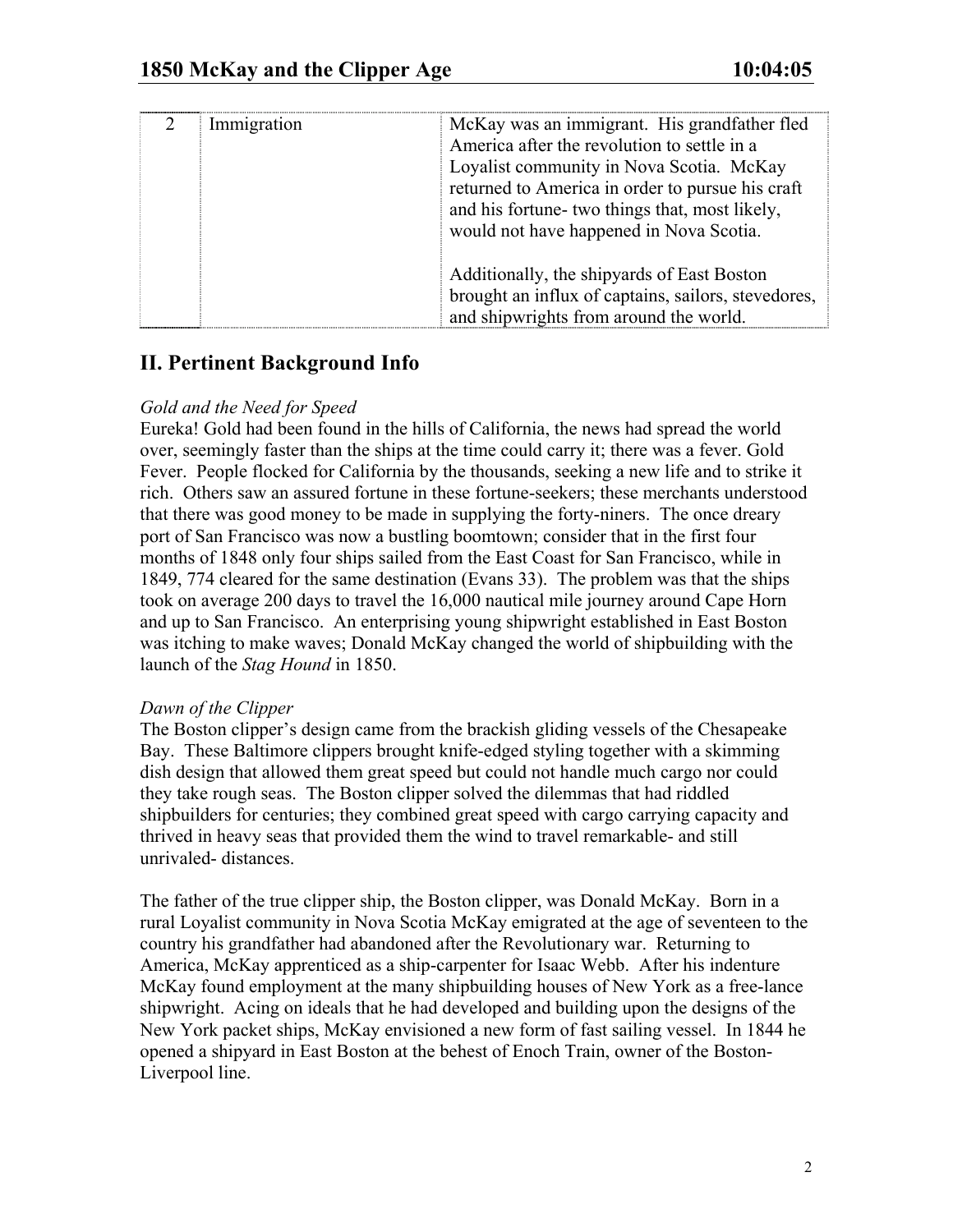McKay continued to hone his craft by slowly bettering the forms and lines of his ships. Smoothing their drafts and streamlining their cuts through the waves, McKay drew influence from the Baltimore clippers and the sleek *Rainbow* of New York. With the impetus of a booming trade in California, McKay produced his first Boston clipper in 1850. Dubbed the *Stag Hound*, it was but the progenitor of an age.

The year after the launch and success of the *Stag Hound,* McKay produced four clippers from his yard. The most famous of those four, and perhaps one of the most famous vessels of her time was the *Flying Cloud*. Christened on April 15, 1851 the *Flying Cloud* was a 1,783-ton clipper that was able to sail from New York City to San Francisco in less than ninety days. 16,000 miles in 90 days. The year before, ships were making the same run in more than twice that amount of time.

McKay's vessels would get larger and larger- some of the ships, such as the massive *Sovereign of the Seas* and the *Great Republic* would be funded by McKay himself because no company would order such large ships. The *Sovereign of the Seas* was captained by McKay's brother, Lauchlan, and gained Donald McKay international notoriety. The *Great Republic's* launch was witnessed by tens of thousands, making it a huge celebration for the Boston area. Unfortunately this 4,555 2/3-ton ship burned before she got to sea. The *Great Republic* was rebuilt and became the flagship of American merchant marine. Year after year during the 1850s McKay would outdo his previous years achievements. In 1854-55 McKay's shipyard produced six clipper ships built for the Liverpool-Australia trade that was opening up. New throngs of people were moving to Australia to find their fortune in gold. Once again, fast sailing ships were needed to bring provisions and capitalize on the boomtowns. Two of these clippers, the *James Baines* and the *Lightning* hold world records that still stand to this day for merchant vessels. The *Baines* was able to make the fastest transatlantic port-to-port crossing, traveling from Boston to Liverpool in twelve days, six hours. The *Baines* also set the round-the-world record of the day by making a round trip in 134 days. The *Lightning*  holds the merchant vessel record for greatest day's run- 436 nautical miles.

#### *In the Wake of the Clipper: Maritime Reorientation and New Horizons*

These ships' great accomplishments accompanied the end of an era. They were the acme of the design but still fell short of their designer's vision. McKay said that, "I never yet built a vessel that came up to my own ideal; I saw something in each ship which I desired to improve," (Boston Daily Advertiser, Oct. 29, 1864). By 1855 the heyday of the 'extreme clipper' was over, their size and speed were not in the same demand. These California clippers were designed to attain great speed, but the forfeited cargo space in order to accomplish their speed. With the bottom dropping out and the trade to Australia picking up McKay turned his attention from the extreme clippers to the medium clippers. These medium clippers were able to carry a much greater amount of cargo a still high rate of speed. After 1855 there were too many of these vessels sailing the seas, competing for dropping cargo rates. In California the land produced what the merchants had supplied before and in 1857 a financial panic that served as a crippling shot to the American shipbuilders put the American merchant marine into a state of flux and a downward spiral.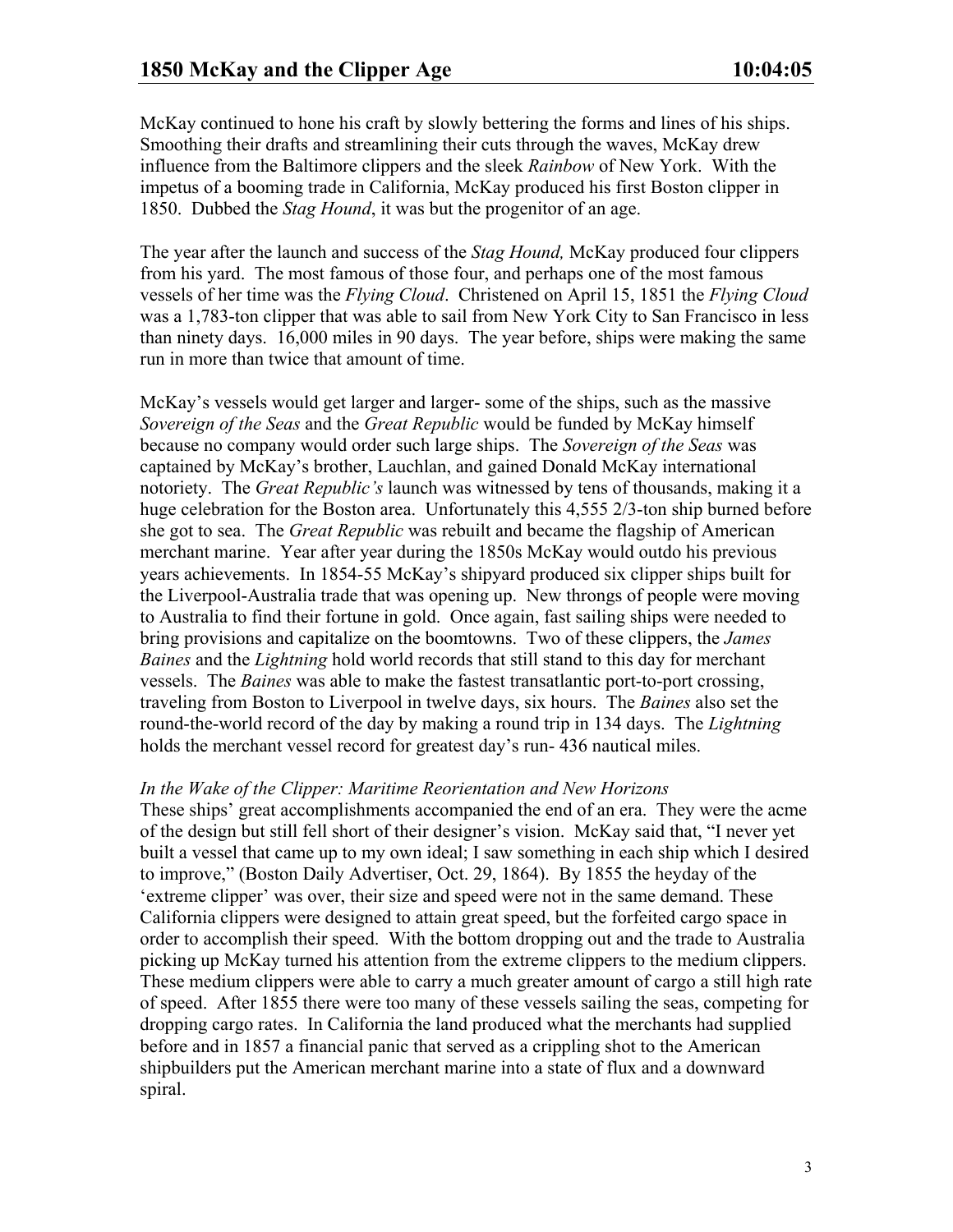A foreboding of the coming Civil War, the economic Panic of 1857 forced financial institutions to call in their debts and dropped the princely cargo rates of the merchants' dollars to pennies. This forced a redesign of the clipper ships, no longer built purely for speed the genius of McKay was thwarted in keeping his business afloat. At this time he traveled to England, where he helped their shipping industry and became convinced that the sailing ships time was fleeting, returning home advocating the advancement of steam power and iron cladding.

In the sunset of his career McKay worked to develop the Federal navy's iron clad boats, he worked to advance the designs and efficiency of steam powered boats and he continued to build medium clippers. His last great clipper was the *Glory of the Seas*, launched in 1869, well after the heyday of the clipper ship; the *Glory* served in the new California trade of wheat. The American shipping industry was paralyzed by high taxation, high cost of material, and rising labor rates. After the launching of the *Glory*, McKay's shipyard was closed in 1869. McKay remained employed in a limited capacity by working with the government to draft plans for the Navy's sloops of war. Here he enacted his new designs of iron cladding and worked to push the navy's technology forward.

The clipper age had set sail into the annals of history, but the profound impact that the ships, and Donald McKay, had on Boston and the country would remain. McKay's ships were built at a pivotal point in American and naval history. In America the west was rapidly opening up and the manifest destiny of a nation was looking towards the setting sun. The clippers provided rapid access to San Francisco, bringing provisions, news, and people westward. In naval history the clippers represent the pinnacle of sailing technology. After the heyday of the clipper ship and with the increasing technology of the steamship, the Clipper ships' days were clipped short, relegating their duties to that of refitted bark duty, pleasure boating, and coasting trade. For Boston, McKay and the Clipper Age brought great notoriety, an inflow of goods and money, and the development of a highly skilled set of sailors and craftsmen. Boston was home to the best in the nautical trade, but lost much of these workers with the spiral of the Civil War period. When you look across the harbor towards East Boston, if the sun is right and you squint your eyes just enough you can still see the bustling shipbuilding yards, the harbor full of the finest vessels, and the sky filled with the white sails of a bygone time.

## **III. List of Variables**

### **5: Local Leadership (Entrepreneurial)**

McKay was one of many in New York City, competing in for places in shipyards as a free-lance shipwright. His enterprising spirit took him north to Newburyport, Massachusetts to advance his position by heading a ship works. His association with William Currier and his reputation in building New York packets quickly brought him notoriety. This allowed for him to accept an invitation from Enoch Train to open a shipyard in Boston to build Train's line of ships for the Boston-Liverpool trade.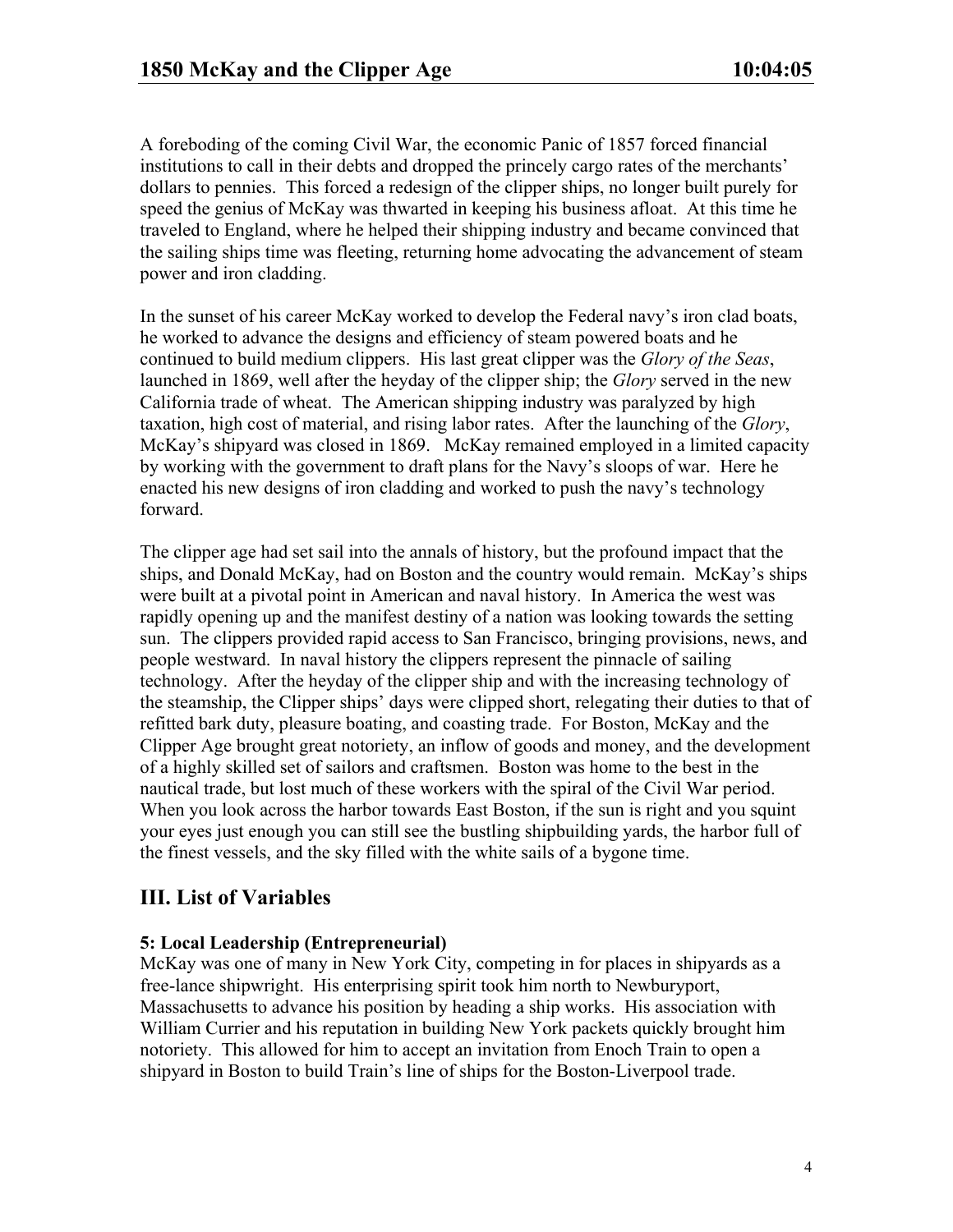Soon through McKay's innovative designs and refinements he was producing world famous crafts that broke boundaries in speed and distance bringing the world closer with each passage. Each ship was an embodiment of McKay's search for the perfect seagoing vessel.

#### **4: Local Funding: Capital/Finance From Bostonians/ Local Institutions**

Without funding from such financiers as Enoch Train, McKay would not have been able to open his shipyard. At the age of 34 McKay became a master shipwright with the financial backing of Train. It was in Train's Boston-Liverpool line of ships that McKay first cut his teeth on revamping the packets. Train was looking for speed, strength, and stability at sea; all in addition to supreme comfort of passengers, just that is what McKay was able to produce.

### **4: Interregional Competition/ Rivalry (Inter-regional)**

With rival shipbuilding houses found in Portland, Boston, New York, Philadelphia, Baltimore, Norfolk, Charleston, and New Orleans the race for the best built, fastest sailing, and most economical ship was highly contested. All cities produced ships for passenger service; brigs, schooners, and barks for the coasting trade; and packets for oceanic trade and travel.

It was McKay's clippers that changed the course of competition and forced the other cities to follow Boston's lead in designing and building the finest sailing ships of the day. It was the other cities following and changing designs that forced McKay to continuously refine his vessels.

#### **4: National Demand: The innovation responds to a market/ Demand that is bigger then Boston**

Gold fever was calling and Americans were rushing to California by the thousands. With so many seeking their fortunes there was a fortune to be made in transporting these people and the goods necessary to support them to California. A problem was that to sail around Cape Horn it took more than 200 days and even longer and more arduously to cross the American continent before rail travel. The California clipper design of the McKay house was the answer. Faster by half the time, the clipper ship sailed confidently into rough seas and high winds bringing a limited number of people and cargo to California at an astonishing rate.

This was coupled with American demand for certain raw goods that were found in Asia, allowing the clippers to engage in a robust China trade as well as commanding princely sums for consumer goods in California. A long distance- high-speed trade was enacted through American demand.

#### **3: Transportation: Happened because Boston was a Hub of Transportation**

Boston's place historically and contemporarily is important to understand in considering why McKay was so successful in Boston. Though it was not as populated and did not have as much to ship as New York and Philadelphia, the placement of Boston connected it with the coasting trade and the Atlantic trade. There was a host of sailors and captains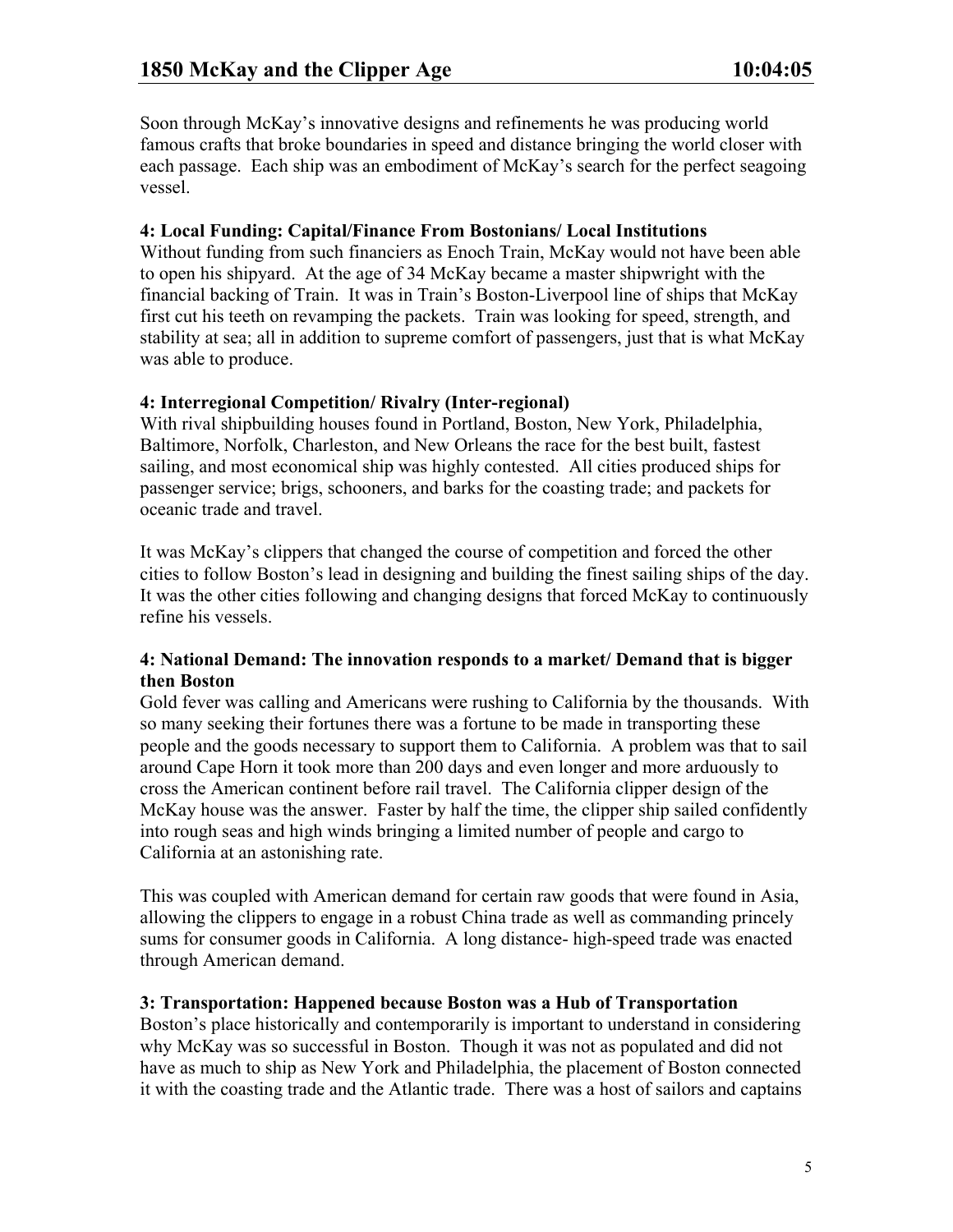that were willing to crew and skipper the ships that McKay was producing. The area also brought the best shipbuilders away from the New York docks over time because of McKay's notoriety and success.

### **2: Immigration**

A loyalist stronghold in Nova Scotia produced an American immigrant that brought honor and fame to the American merchant marine. The glory of the seas that was once Britain's moved to America during the clipper age.

## **IV. Economic or Social Impact**

The clipper age was a transitional time in Boston and America's history. It was placed precariously during a time of rapid movement Westward and directly before the economic fallout of the Panic of 1857 and the opening shots of the Civil War. Too many ships, too many shippers, and a change of economy left the Boston shipping industry stalled.

After the clipper age Boston was not able to turn to steamship production nor was it able to produce ironclad sailing vessels that gained dominance over the seas. Without this industry the Boston shipping industry dwindled and dried up with time.

The heyday of the clipper was made possible because of enterprising individuals that built upon a legacy of shipbuilding in a nautical region. Availability of lumber and raw materials eventually compiled with an economic crunch making the heyday of the clipper a short lived albeit glorious age.

## **V. Timeline**

| 1810:    | Donald McKay born September 4 <sup>th</sup> in Nova Scotia                           |
|----------|--------------------------------------------------------------------------------------|
| 1827:    | McKay emigrates to New York to begin his shipwright                                  |
|          | apprenticeship to Isaac Webb.                                                        |
| 1841:    | McKay sets up a shipyard in Newburyport, MA in partnership with                      |
|          | William Currier. McKay serves as master shipbuilder.                                 |
| 1844:    | At the behest of financier and merchant Enoch Train, McKay                           |
|          | moves his yard to East Boston.                                                       |
| 1850:    | McKay launches his first clipper ship, the Stag Hound.                               |
| 1851:    | McKay launches four clippers, notably he launches the <i>Flying</i>                  |
|          | Cloud.                                                                               |
| 1852:    | Launching the Sovereign of the Seas, McKay is forced to fund the                     |
|          | ship on his own account, becoming the owner of the world's                           |
|          | largest vessel.                                                                      |
| 1853:    | Also on his own account, McKay boldly builds the <i>Great Republic</i> .             |
|          | The 4,555-ton behemoth sadly burnt while being outfitted. It was                     |
|          | later rebuilt and was the pride of the American Merchant Marine.                     |
| 1854-55: | Building the <i>James Baine</i> , the <i>Donald McKay</i> , and the <i>Lightning</i> |
|          | clippers for use in the Liverpool-Australia trade McKay's ships                      |